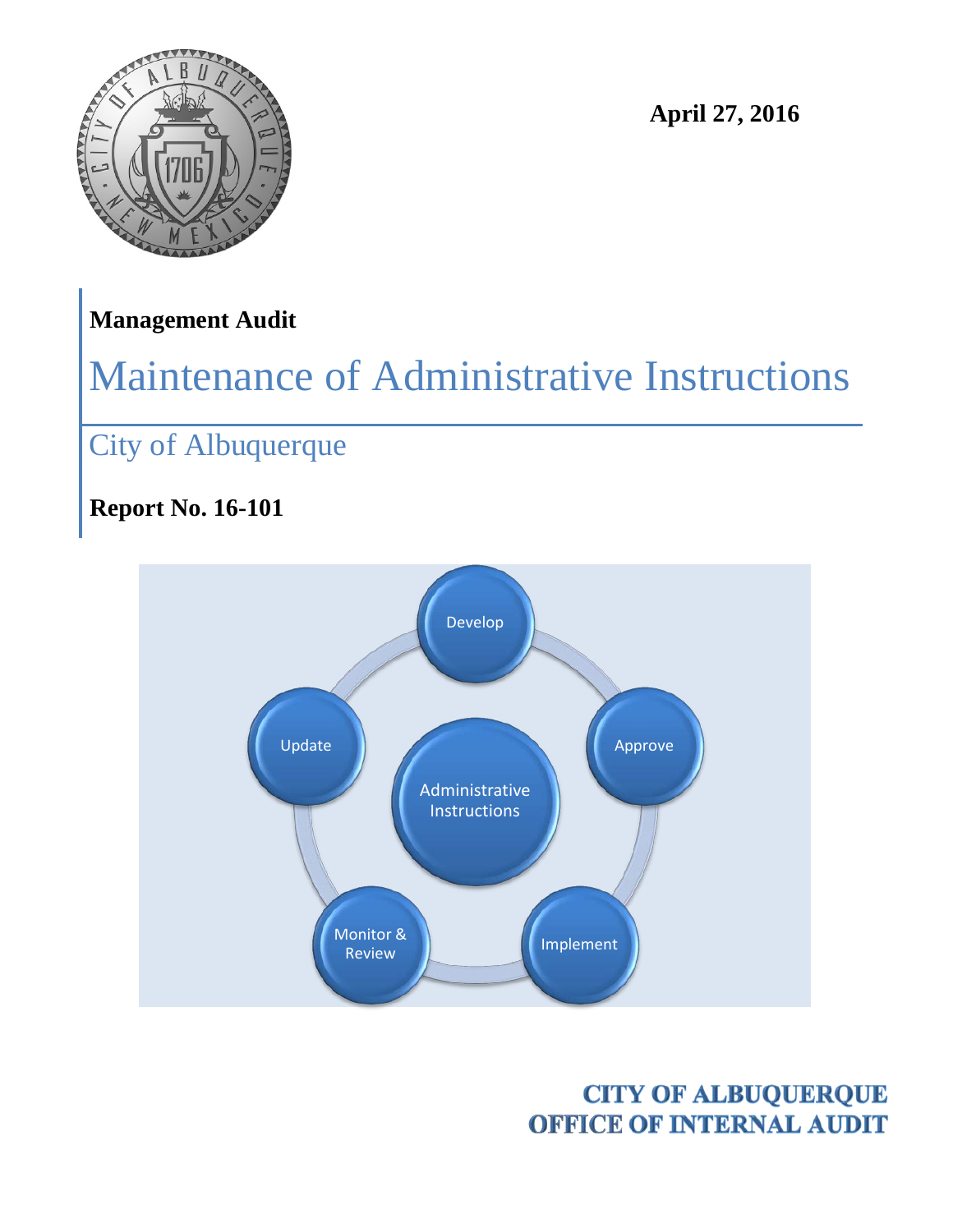#### MANAGEMENT AUDIT REPORT MAINTENANCE OF ADMINISTRATIVE INSTRUCTIONS CITYWIDE REPORT NO. 16-101

#### TABLE OF CONTENTS

| <b>IADLE UF CUNTENTS</b>                             |                                                                                                            |          |
|------------------------------------------------------|------------------------------------------------------------------------------------------------------------|----------|
| <b>Executive Summary</b>                             |                                                                                                            | PAGE NO. |
| Introduction                                         |                                                                                                            | 1        |
| Findings:                                            |                                                                                                            |          |
| 1.                                                   | The CAO Should Amend the Procedures for Approval, Issuance<br>and Revision of Administrative Instructions. | 2        |
| 2.                                                   | The CAO Should Amend Administrative Instructions when<br>Exemptions are Granted.                           | 6        |
| 3.                                                   | The City Clerk Should Ensure that the On-Line Publishing<br>Company's Website is Properly Updated.         | 7        |
| Conclusion                                           |                                                                                                            | 10       |
| Appendix A – Objectives, Scope, and Methodology      |                                                                                                            | 12       |
| Appendix B – Department Responses to Survey Question |                                                                                                            | 13       |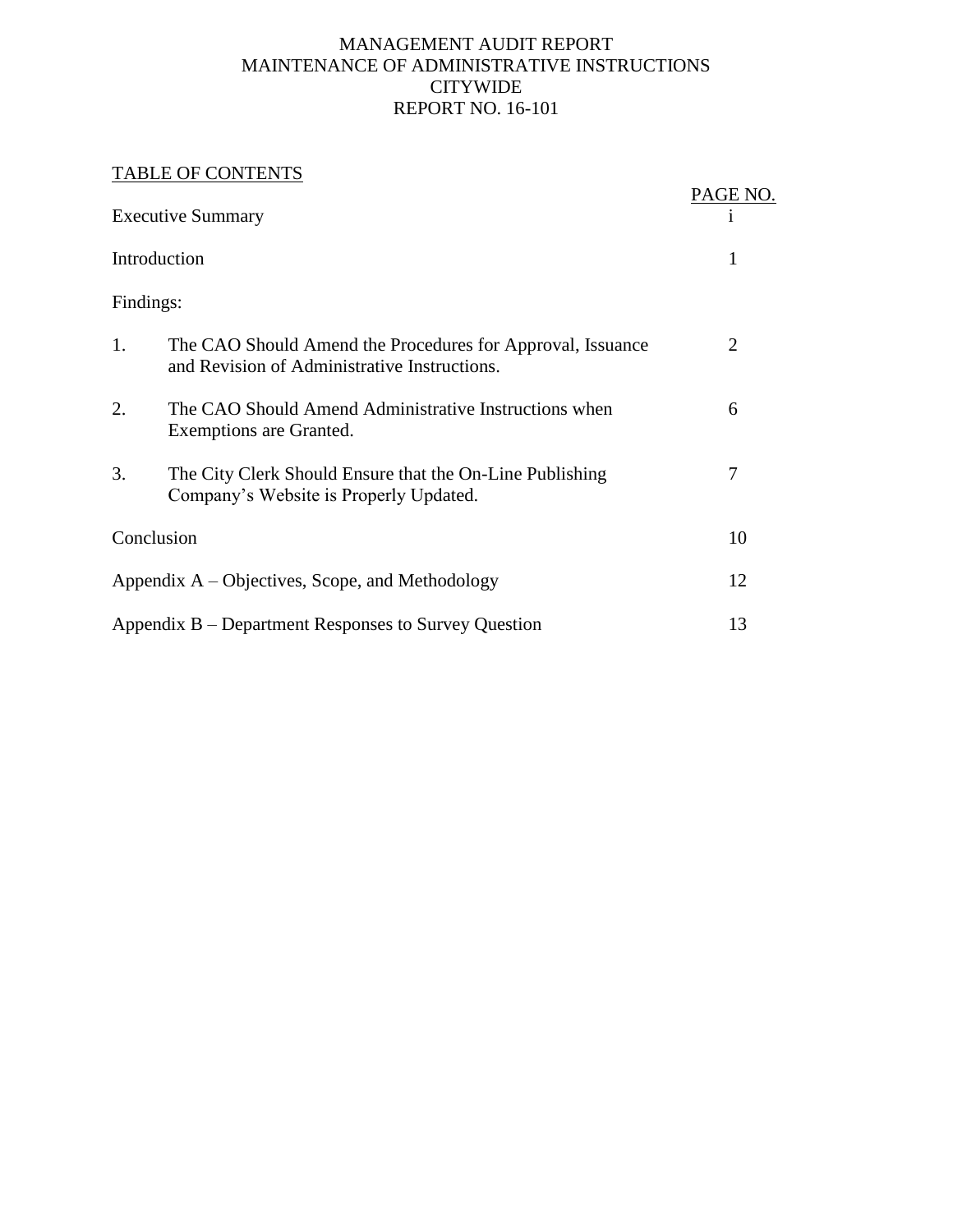## City of Albuquerque - Office of Internal Audit **Administrative Instructions**

Performance Audit

4/27/2016

#### Audit #16-101

The purpose of this audit was to review and report on the maintenance of the City of Albuquerque's (City) Administrative Instructions. The audit was included in the fiscal year (FY) 2016 audit plan.

### **Executive Summary**

Administrative Instructions are city-wide internal policies and operational procedures that have been written by various City departments and approved by the Chief Administrative Officer (CAO) in place at the time. The City's first Administrative Instructions were created in 1992 to provide "policies and procedures for activities which are not adequately controlled by other rules and regulations."

All City employees and departments are required to comply with the provisions of all Administrative Instructions. Citywide compliance helps establish clear expectations and provides additional guidance for City departments and employees.

The City currently has 172 active Administrative Instructions. Of the 172, 124 (72%) are more than 10 years old and 150 (87%) are more than 5 years old. A review of 21 Administrative Instructions found that 18 contained outdated information, including:

- References made to non-existent City departments,
- Processes that are no longer in place or followed,
- Unnecessary requirements,
- Incorrect fees, and
- Incorrect amounts.  $\bullet$

Management agreed with the findings and has formed a small committee to address the recommendations.

By reviewing, updating, and revising the Administrative Instructions, the CAO will help ensure that all active Administrative Instructions are applicable and relevant to current City operations.

#### **Recommendations**  $• • •$

The CAO should:

- Review and update the current **Administrative Instruction** procedures.
- Review, or establish a committee to review, all active Administrative Instructions to determine which are applicable and relevant to current City operations, and which should be revised or rescinded.
- Communicate and distribute revised information to all City departments.
- Rescind exemptions to Administrative Instructions and establish a process to formalize **Administrative Instruction** exemptions.
- Establish and implement written policies and procedures for updating the online Administrative Instructions.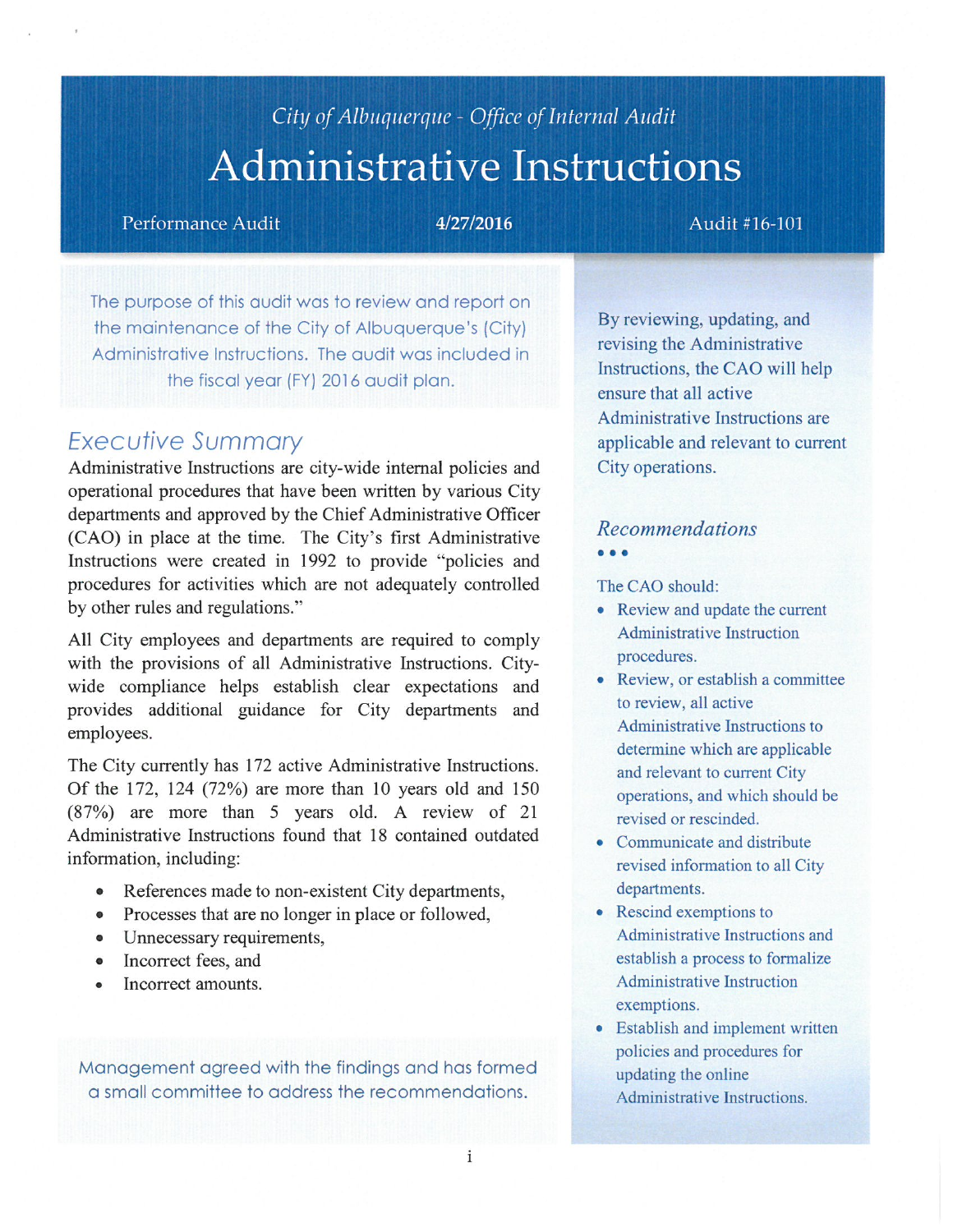

## City of Albuquerque

*Office of Internal Audit*

April 27, 2016

Accountability in Government Oversight Committee P.O. Box 1293 Albuquerque, New Mexico 87103

Audit: Maintenance of Administrative Instructions City of Albuquerque (citywide) Audit No. 16-101

#### **FINAL**

## INTRODUCTION

The Office of Internal Audit (OIA) conducted a performance audit of the maintenance of the City of Albuquerque's Administrative Instructions. The audit was included in OIA's fiscal year (FY) 2016 audit plan. Information pertaining to the audit objectives, scope and methodology can be found in **Appendix A**.

Administrative Instructions are city-wide internal policies and operational procedures that have been written by various City departments and approved by the Chief Administrative Officer (CAO) in place at the time. All City employees and departments are required to comply with the provisions of all Administrative Instructions. According to the "Introduction" to the *Procedures for Approval, Issuance and Revision of Administrative Instructions*, "after an Administrative Instruction is approved, all departments and City employees shall comply with its provisions, unless a department has a written exemption signed by the CAO." City-wide compliance helps establish clear expectations and provides additional guidance for City departments and employees. Administrative Instructions are one component of the City's overall system of internal controls.

The first Administrative Instructions were created in 1992 for the purpose of:

Providing policies and procedures for activities which are not adequately controlled by other rules and regulations. The need for the policies and procedures may result from activities related to a process which has been implemented, or the need may result from a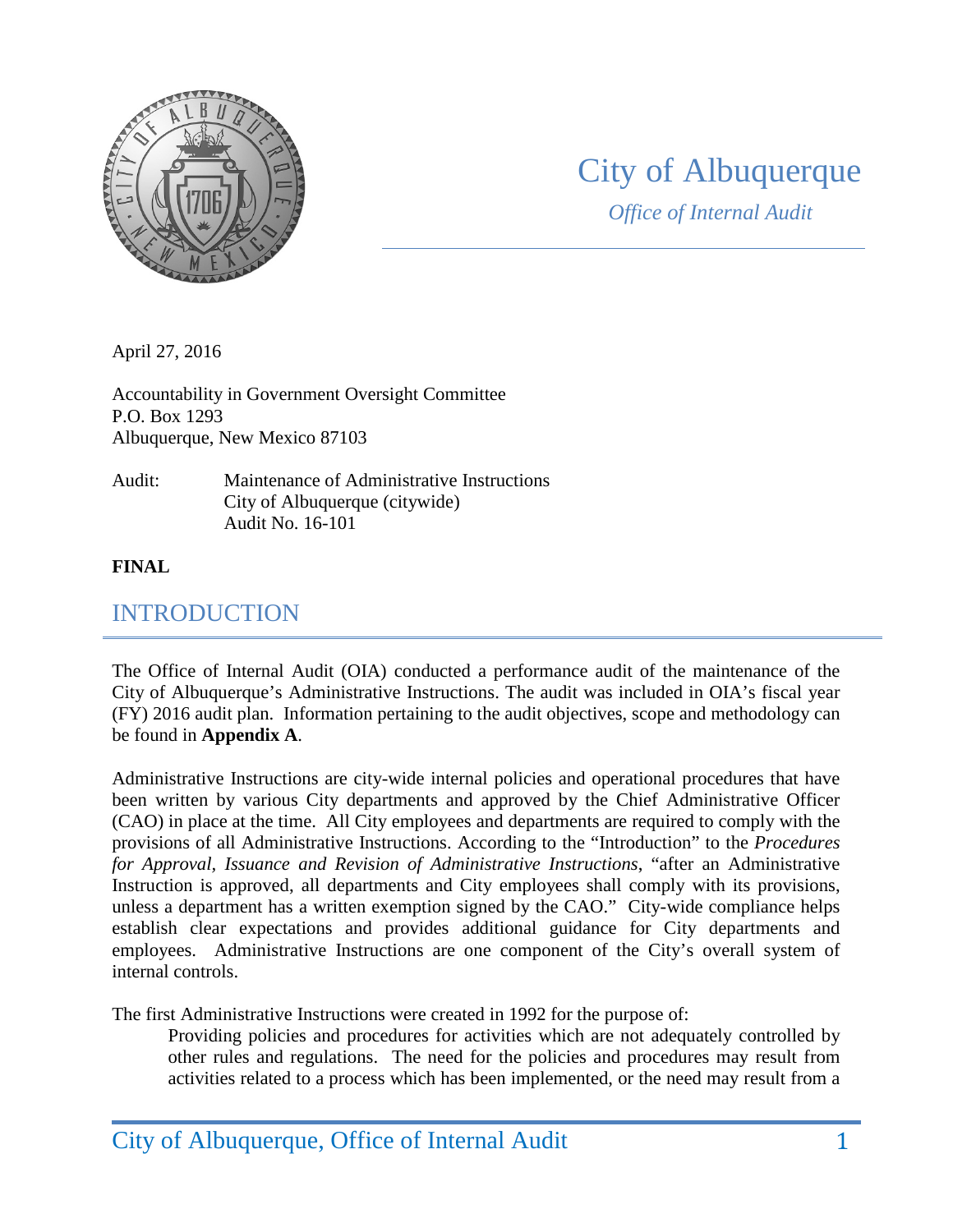change in external regulations or factors in the environment of the activity.

Administrative Instructions are divided into the following eight subject-matter categories:

- 1. Administrative
- 2. Financial
- 3. Purchases
- 4. Vehicles
- 5. City Real Estate
- 6. Other Property
- 7. Personnel
- 8. Miscellaneous

#### Creation & Approval

Any City department that determines an Administrative Instruction is needed may prepare and submit a proposed draft, signed by the submitting department's director, to the CAO for review and approval. If the proposed Administrative Instruction is approved, it is assigned a number and is distributed to all City departments.

### FINDINGS

*The following findings concern areas that OIA believes could be improved by the implementation of the related recommendations.*

#### 1. THE CAO SHOULD AMEND THE PROCEDURES FOR APPROVAL, ISSUANCE AND REVISION OF ADMINISTRATIVE INSTRUCTIONS.

The existing *Procedures for Approval, Issuance and Revision of Administrative Instructions* are vague and do not clearly specify the departments' responsibilities for maintaining Administrative Instructions. Without a clear process and defined expectations regarding the maintenance of Administrative Instructions, departments and employees cannot be held accountable for the outdated information or non-compliance with Administrative Instructions.

#### Outdated Information

Various City Administrative Instructions are outdated and contain information that is no longer relevant. Out of the 172 active Administrative Instructions, 150 (87%) are more than five years old and 124 (72%) are more than ten years old. To illustrate how long the various Administrative Instructions have been in place, they are categorized by approval date in the chart below.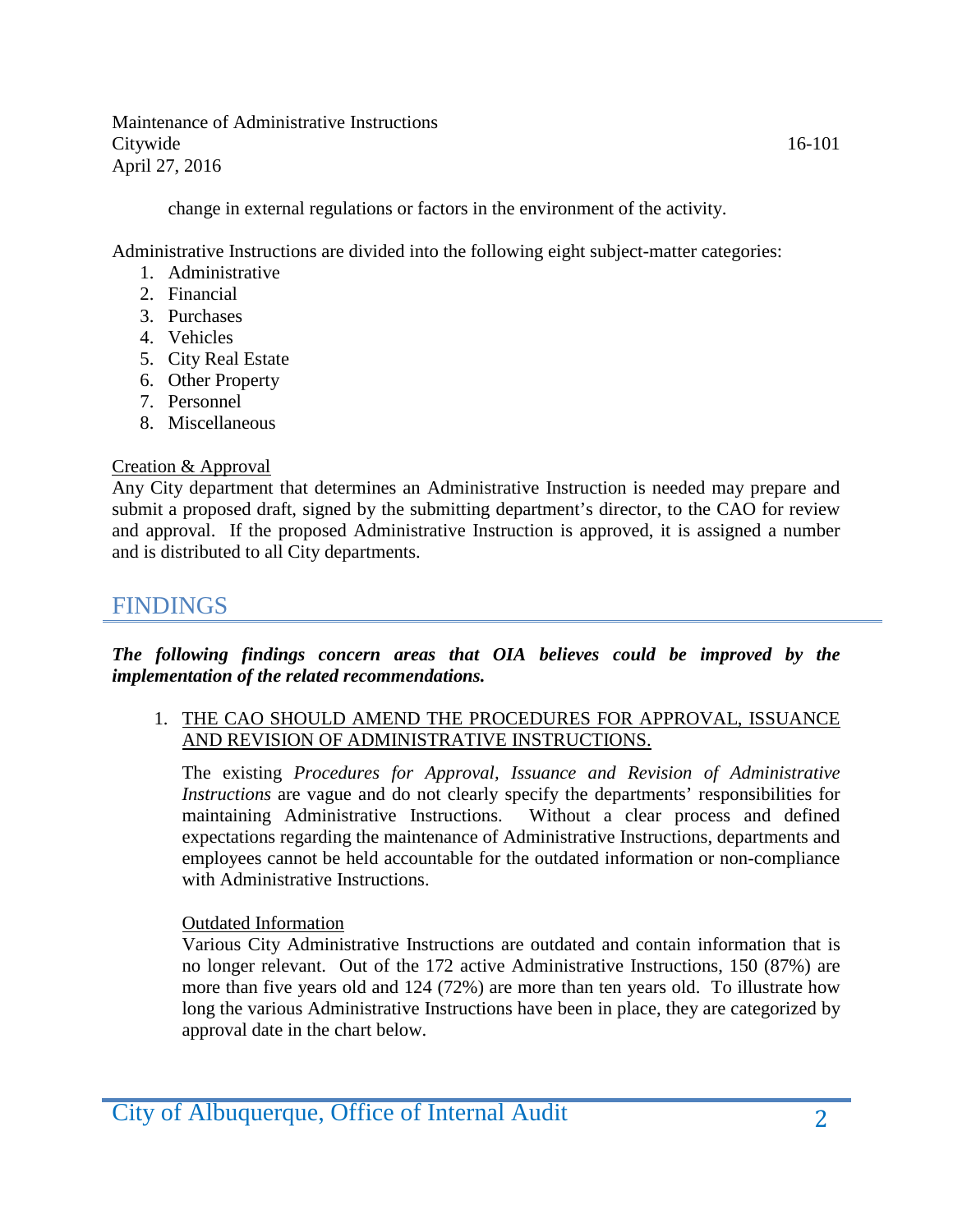

The age of Administrative Instructions alone does not indicate whether the information is irrelevant or outdated; the content and context are also important factors. A judgmental sample of 21 Administrative Instructions was selected for review. Of the 21 Administrative Instructions selected, 18 (86%) contained outdated or irrelevant information including:

- References made to non-existent City departments
	- o Example: Administrative Instruction 5-5 (Procedures for City Well-Permitting/Water Rights Administration) makes reference to the Public Works Department.
	- o The Public Works Department was eliminated in 2006.
- Processes that are no longer in place or followed
	- o Example: Administrative Instruction 3-3 (Small Purchase Orders)
	- o Small Purchase Orders were replaced by the Purchase-Card (P-Card) program in 2000.
- Unnecessary Requirements
	- o Example: Administrative Instruction 1-2-1 (Posting of Signs, Notices, and Flyers) states "Notices must be posted with an invisible scotchtype tape. Other items such as nails, staples, tacks, masking tape, glue, etc. may not be used for the posting."
	- o Staples, tacks, and push pins are used for official postings.
- Incorrect fees
	- o Example: Administrative Instruction 2-11-1 (Flood Plain Ordinance Certification Fee) states that the fee for all Flood Hazard Ordinance certifications shall be \$15.
	- o The current Flood Plain Ordinance Certification Fee is \$50.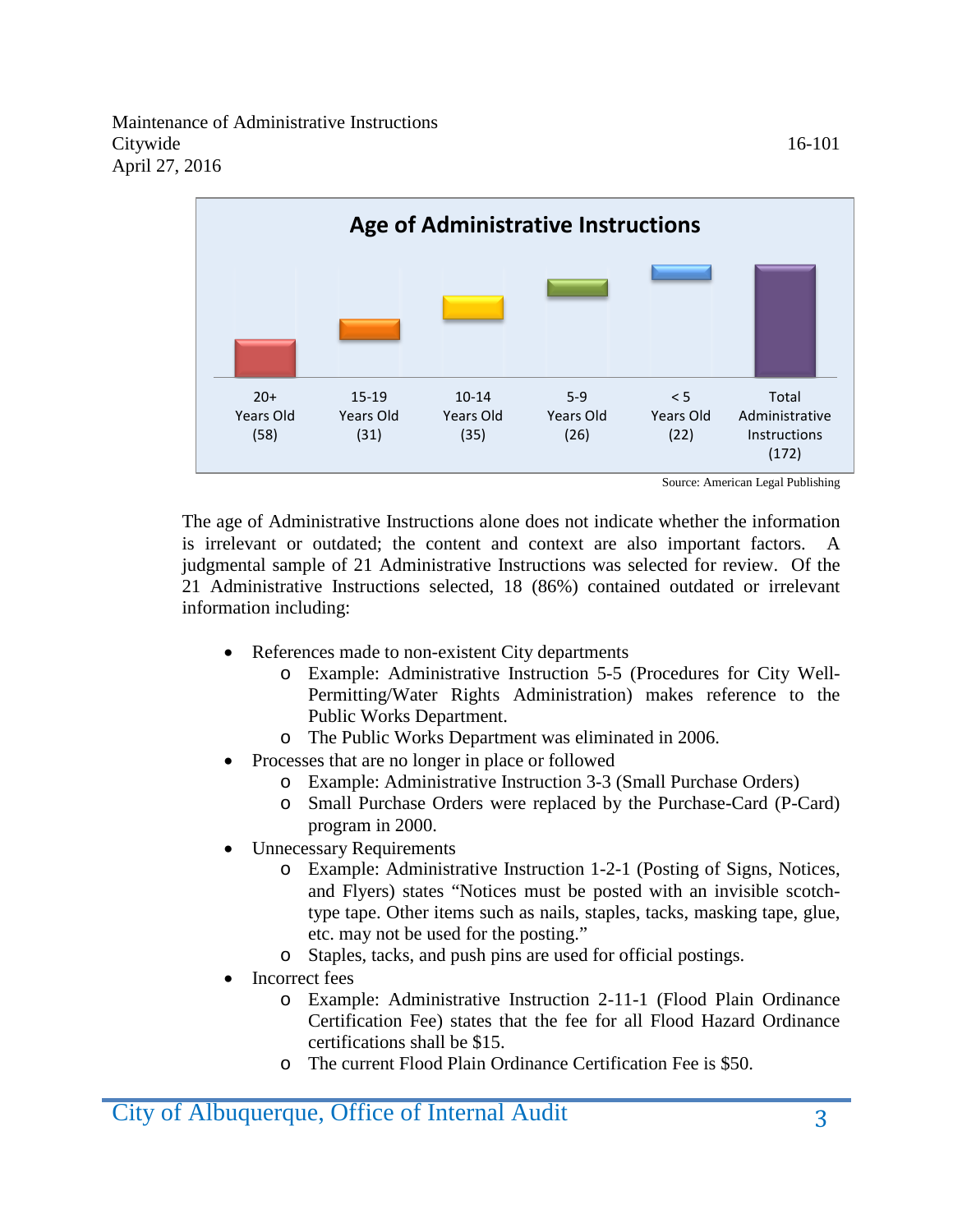- Incorrect amounts
	- o Example: Administrative Instruction 1-1 (Signature Authority) makes reference to the public purchases ordinance and states that professional/technical service contracts under \$55,000 may be signed by the City Purchasing Officer.
	- o The Public Purchases Ordinance was amended in 2011 to increase the authorized amount the City Purchasing Officer could approve for professional/technical service contracts to \$75,000.

According to the CAO, the active Administrative Instructions have not been reviewed as frequently as necessary to prevent information from becoming outdated or irrelevant. In 2011, a committee was established to review and update the Administrative Instructions; but did not complete the review, and updates were not issued.

The Committee of Sponsoring Organizations of the Treadway Commission (COSO) developed the *Internal Control-Integrated Framework (COSO Framework)*, to assist organizations in "designing, implementing, and conducting internal control and assessing the effectiveness of internal control." The *COSO Framework* has gained global acceptance and is considered best practices for internal controls. Principle 12 of the *COSO Framework*, states that management should periodically reassess policies and procedures and related control activities to determine their continued relevance and effectiveness, and should refresh them when necessary.

#### Departments' Understanding

To gather information regarding City departments' understanding of Administrative Instructions, a survey was sent to 40 City employees (Department Directors and Department employees from the CAO's Administrative Instruction distribution list). Thirty responses were received and all City departments were represented.

Many departments provided suggestions and feedback regarding how to better maintain the Administrative Instructions. This information is included as **Appendix B**. The department responses identified various inconsistencies and uncertainties, including:

- Departments are unclear how frequently updates to Administrative Instructions are issued,
- Departments are unsure whether Administrative Instructions were created by their department,
- Departments are not fully aware of their responsibilities to update department-created Administrative Instructions, and
- Departments rely on employees' awareness and self-monitoring for compliance with Administrative Instructions.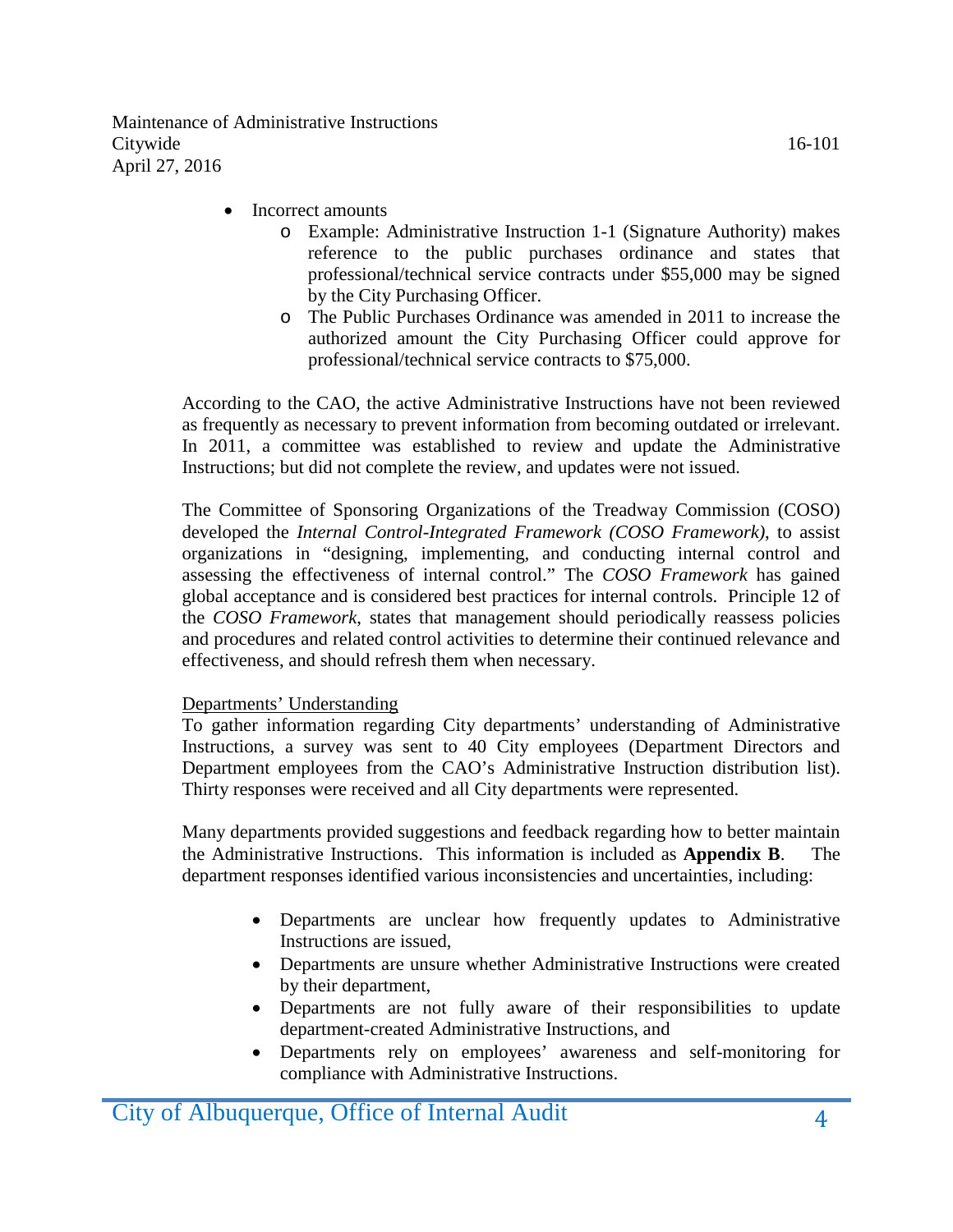The CAO stated that, the City does not have the resources to establish a central office to track and ensure compliance with Administrative Instructions. Rather, reliance is placed on the departments and employees self-monitoring for compliance with Administrative Instructions. Compliance with the Administrative Instructions must be enforced for them to be effective.

By relying on departments and employees to self-monitor, the level of compliance and resultant consequences for non-compliance may vary between departments. Additionally, with so many Administrative Instructions containing outdated or irrelevant information, enforcement is currently difficult.

According to the *COSO Framework*, Principles 12 and 14, management should establish responsibility and accountability for executing policies and procedures and should communicate the information, including objectives and responsibilities for internal control, internally. To be effective, policies should "be deployed thoughtfully and conscientiously" and procedures should be performed "diligently and consistently."

#### RECOMMENDATIONS

The CAO should:

- Review and update the current *Procedures for Approval, Issuance and Revision of Administrative Instructions* to address:
	- o How frequently Administrative Instructions are to be reviewed, revised and updated;
	- o Who is responsible for reviewing, revising and updating Administrative Instructions;
	- o What is each department's role with regard to maintaining Administrative Instructions; and
	- o What are the consequences for non-compliance with Administrative Instructions.
- Review, or establish a committee to review, all active Administrative Instructions to determine which are applicable and relevant to the current operations of the City of Albuquerque, and which should be revised or rescinded.
- Communicate and distribute the revised information to all City departments.

#### RESPONSE FROM THE CAO

*"The CAO agrees with this recommendation. The CAO's Office has recently formed a small committee and is working with the*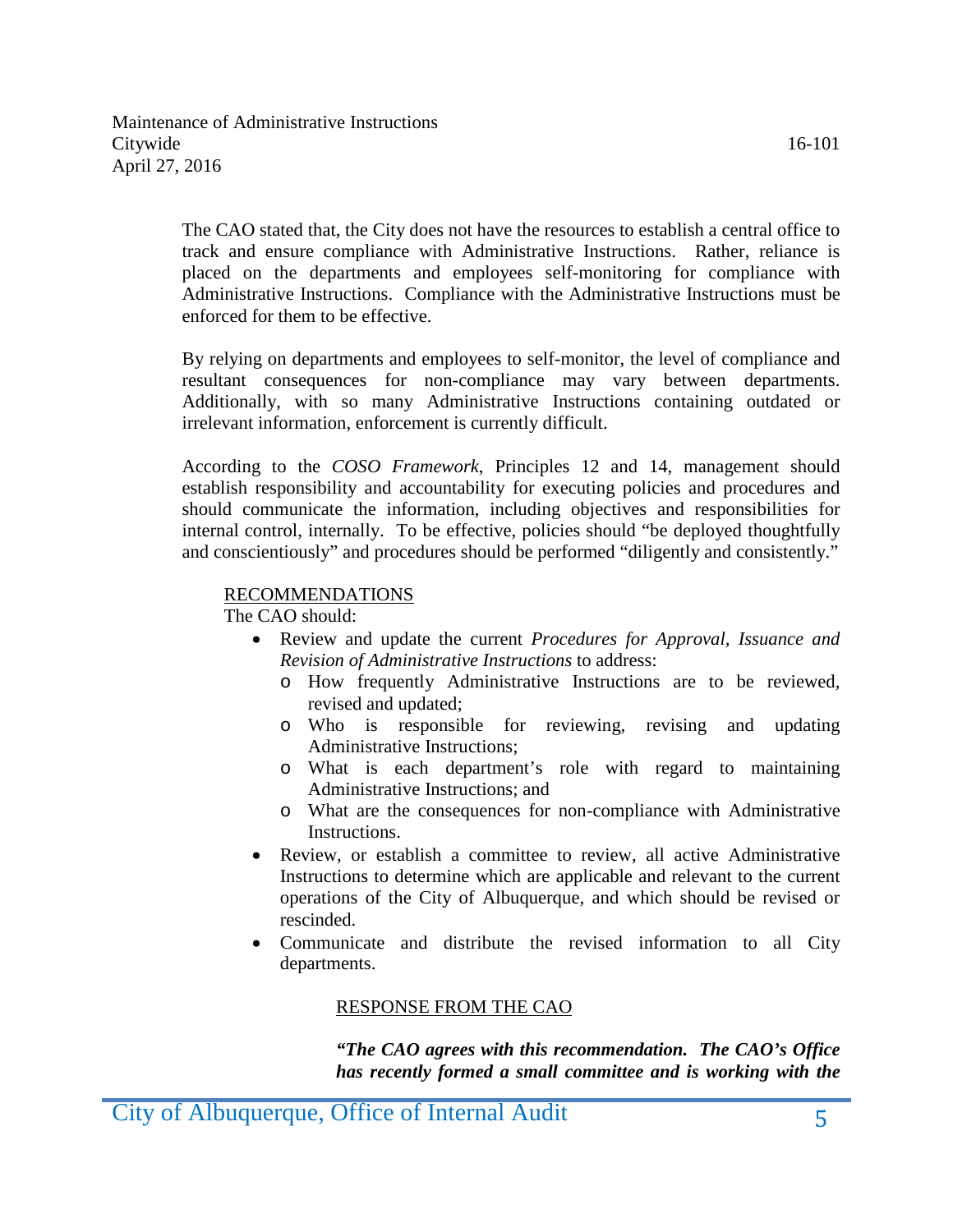> *departments on a timeline of updating, confirming, and or rescinding Administrative Instructions, as appropriate. This project will include the updating of the Procedures for Approval, Issuance and Revision of Administrative Instructions to address the items above."*

#### ESTIMATED COMPLETION DATE

#### *"This will be completed by July 29, 2016."*

#### 2. THE CAO SHOULD AMEND ADMINISTRATIVE INSTRUCTIONS WHEN EXEMPTIONS ARE GRANTED.

Some exemptions to the Administrative Instructions have been granted. The "Introduction" to the *Procedures for Approval, Issuance and Revision of Administrative Instructions* states that "after an Administrative Instruction is approved, all departments and City employees shall comply with its provisions, unless a department has a written exemption signed by the CAO." By granting an exemption outside the body of the corresponding Administrative Instruction, the information may be lost if not properly communicated, or maintained by the City's Administration.

The CAO was unaware that while his authority was delegated to another City employee, a City department was granted an exemption to Administrative Instruction 4- 5, City Vehicle Usage Policy. The exemption allows the Director of the exempted department to authorize temporary take home vehicles without obtaining the CAO's approval. The exemption was requested because "throughout the year …staff will need to utilize their City vehicles to respond, assist and attend to special projects outside of normal working hours." The exemption request and approval did not include an expiration date for the exemption.

When the need for an exemption or revised process for recurring issues is identified, the City could amend the Administrative Instruction to include the exemption or appropriate process. According to the *COSO Framework* granting an exemption to a policy or procedure is considered management intervention and "is necessary to deal with non-recurring and non-standard transactions or events that otherwise might be handled inappropriately. Provision for management intervention is necessary because no process can be designed to anticipate every risk and every condition."

In the case of the exemption from Administrative Instruction 4-5, the issue was recurring. Additionally, other departments may have a need for temporary take home vehicles and would benefit from allowing the department director to authorize the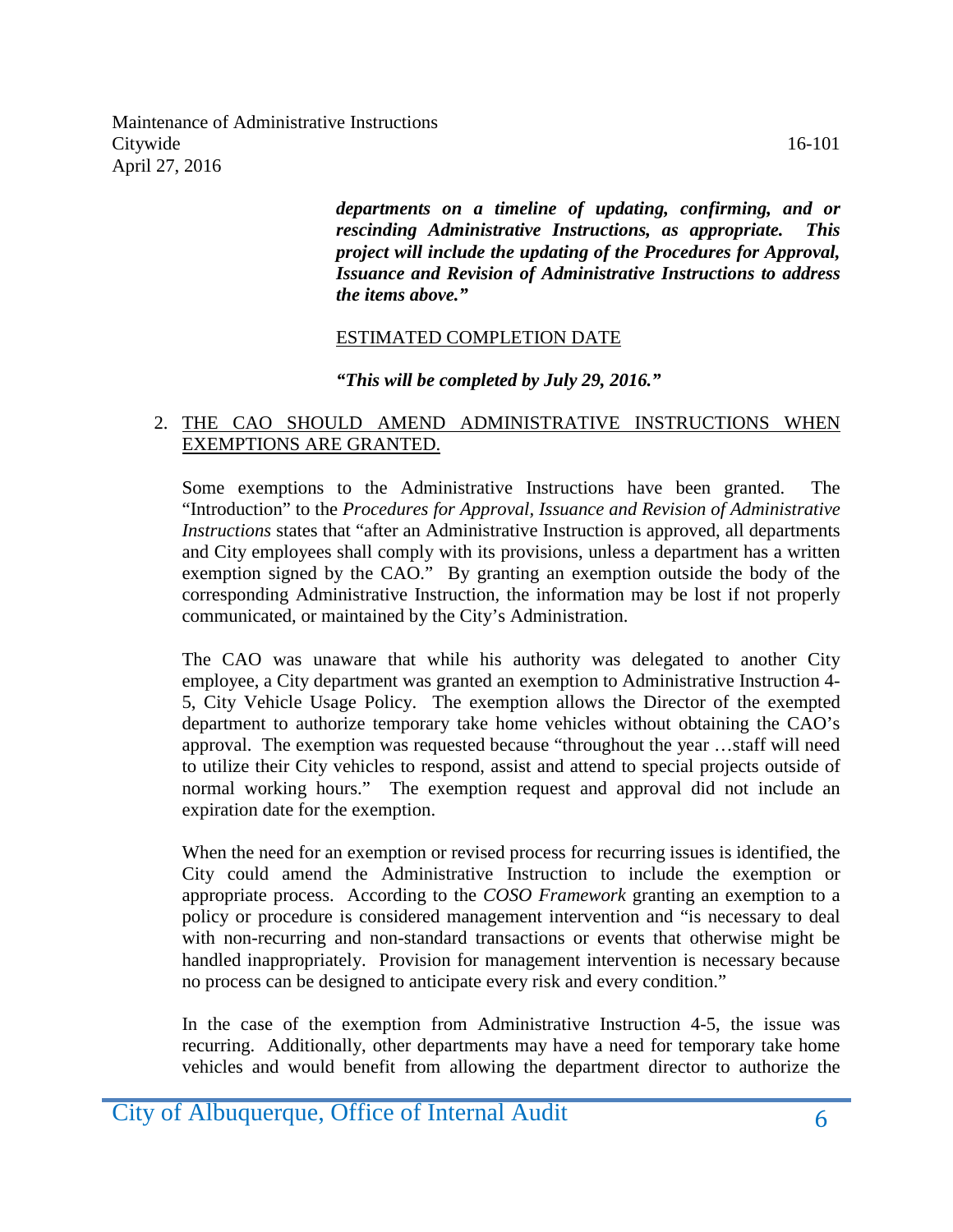requests without the requirement of CAO approval. Amending the Administrative Instruction to include the exemption would formalize the process and ensure that future City Administrations would be aware of the exemption.

#### RECOMMENDATIONS

The CAO should:

- Issue a notice to all City departments that any previously granted exemptions not included in the body of the Administrative Instruction will be rescinded as of a predetermined date.
- Amend Administrative Instructions when appropriate exemptions are requested for recurring issues, so that the exemptions are formalized.
- Include expiration dates on approvals for non-recurring exemptions to Administrative Instructions and require periodic review and re-approval.

#### RESPONSE FROM THE CAO

*"The CAO agrees with this recommendation and will rescind any previously issued exemptions. As part of the regular biennial Administrative Instruction review, the Department will need to recertify their need for an exemption and the signed, written request and approval will be kept with the Administrative Instructions."*

#### ESTIMATED COMPLETION DATE

#### *"This will be completed by July 29, 2016."*

#### 3. THE CITY CLERK SHOULD ENSURE THAT THE ON-LINE PUBLISHING COMPANY'S WEBSITE IS PROPERLY UPDATED.

The City is contracted with an on-line publishing company to maintain various publications, including Administrative Instructions, and place the publications on the internet and the City's website. The publishing company's website is not up-to-date with current information. As of January 21, 2016, the publishing company's website contained Administrative Instructions approved through November 2014.

Updates to Administrative Instructions are distributed to City departments in January and July, as needed. The July 13, 2015 update issued by the CAO's office includes six Administrative Instructions that were added or amended after November 2014 including:

• Acceptance of Lawsuits and Subpoenas,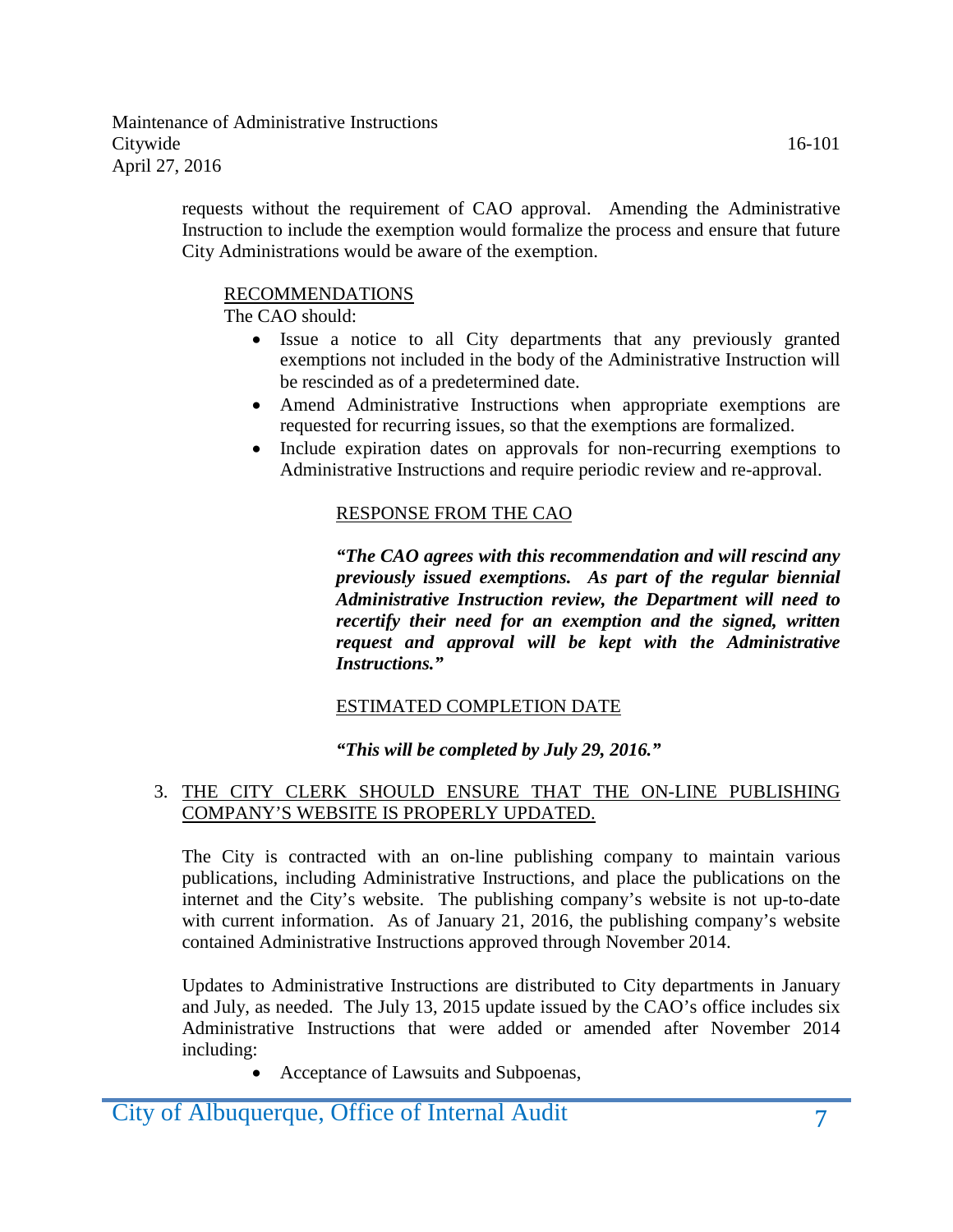- Real Estate Records, Amendment No. 1,
- Disposition of Bicycles Abandoned on City Property,
- Retirement Process, Amendment No. 1,
- Incentive Program for Positions Which are Difficult to Recruit, Amendment No. 1, and
- City Telecommunications Services Usage Policy, Amendment No. 1.

City employees cannot be held accountable for complying with Administrative Instructions without access to up-to-date information.

According to the City Clerk and the City's Legal Department Fiscal Manager, the responsibility for notifying the on-line publishing company of updates was transferred to the City Clerk's Office, but the responsibility for negotiating the contract remained with the Legal Department. Staffing changes at the City Clerk's office, and the split responsibilities for the contract have contributed to the delay in sending updates to the on-line publishing company.

The current contract between the City and the on-line publishing company, states "The City shall be responsible for [providing] quarterly, recently enacted ordinances and Resolutions and updates to the City's Administrative Instruction to the Contractor." By assigning all responsibilities related to the on-line publishing contract to the City Clerk's office, the possibility of missing updates is decreased.

#### RECOMMENDATIONS

The City Clerk should:

- Request that the responsibility to negotiate, sign, and manage the contract with the on-line publishing company be transferred from the Legal Department to the City Clerk's Office.
- Establish and implement written policies and procedures for updating the on-line publishing company, in January and July, when Administrative Instruction updates are distributed to City departments.

#### RESPONSE FROM THE CITY CLERK

*"The Office of the City Clerk agrees that written policies and procedures for updating Administrative Instructions on the online publishing system need to be established. The Clerk's Office will create and implement new procedures in coordination with the Mayor's Office. The City Clerk will work with the CAO and the Legal Department to transfer the contract responsibilities and*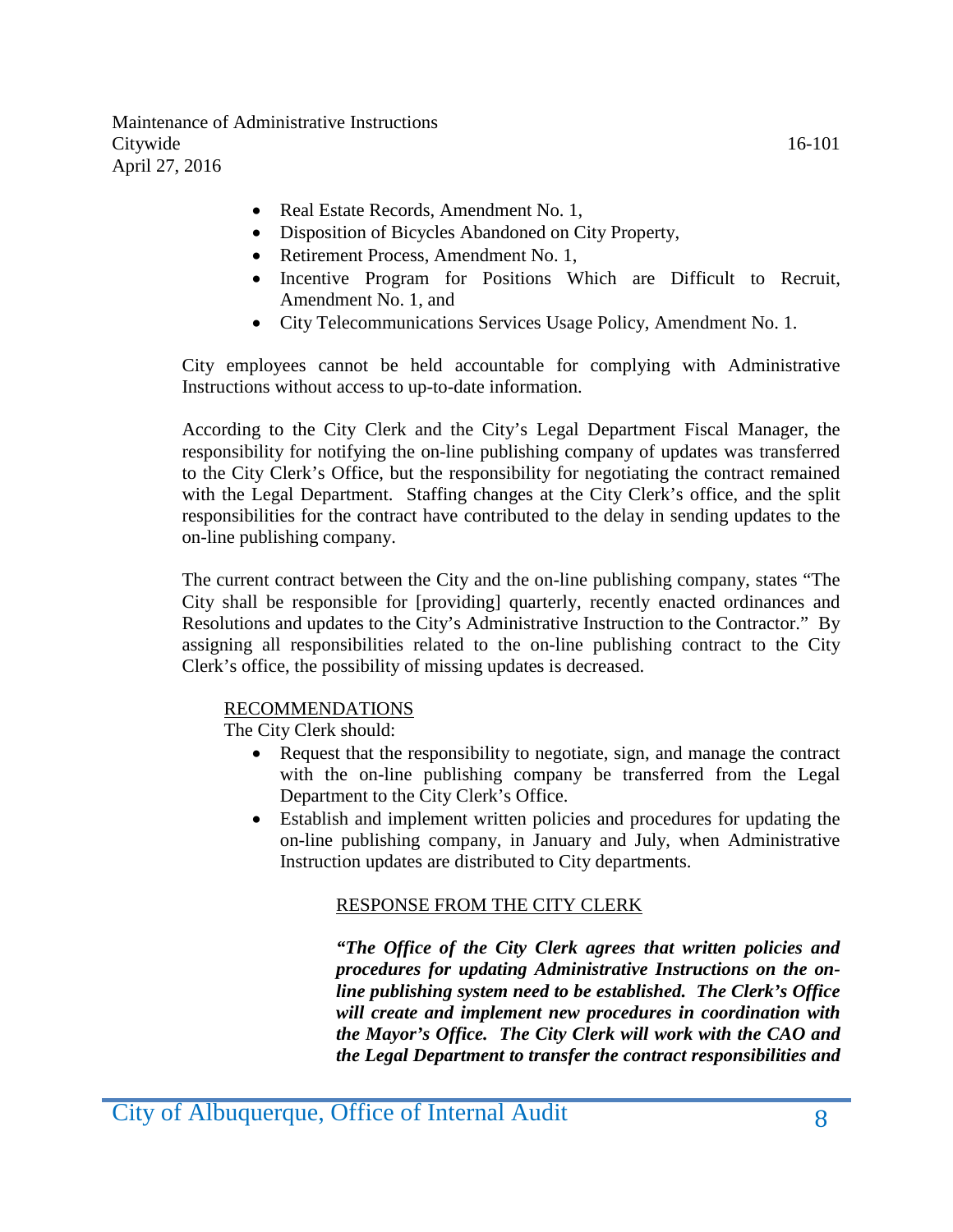*budget to the Office of the City Clerk to ensure timely updates of the Administrative Instructions."*

#### ESTIMATED COMPLETION DATE

*"The new policies and procedures for updating the Administrative Instructions on the on-line publishing system will be completed by June 30, 2016. The Administrative Instructions listed above have been sent to the publishing company and are set to be posted no later than April, 2016.*

*"The transfer of the contract responsibilities and associated funding, if approved by all parties, can be accomplished as soon as FY/17."*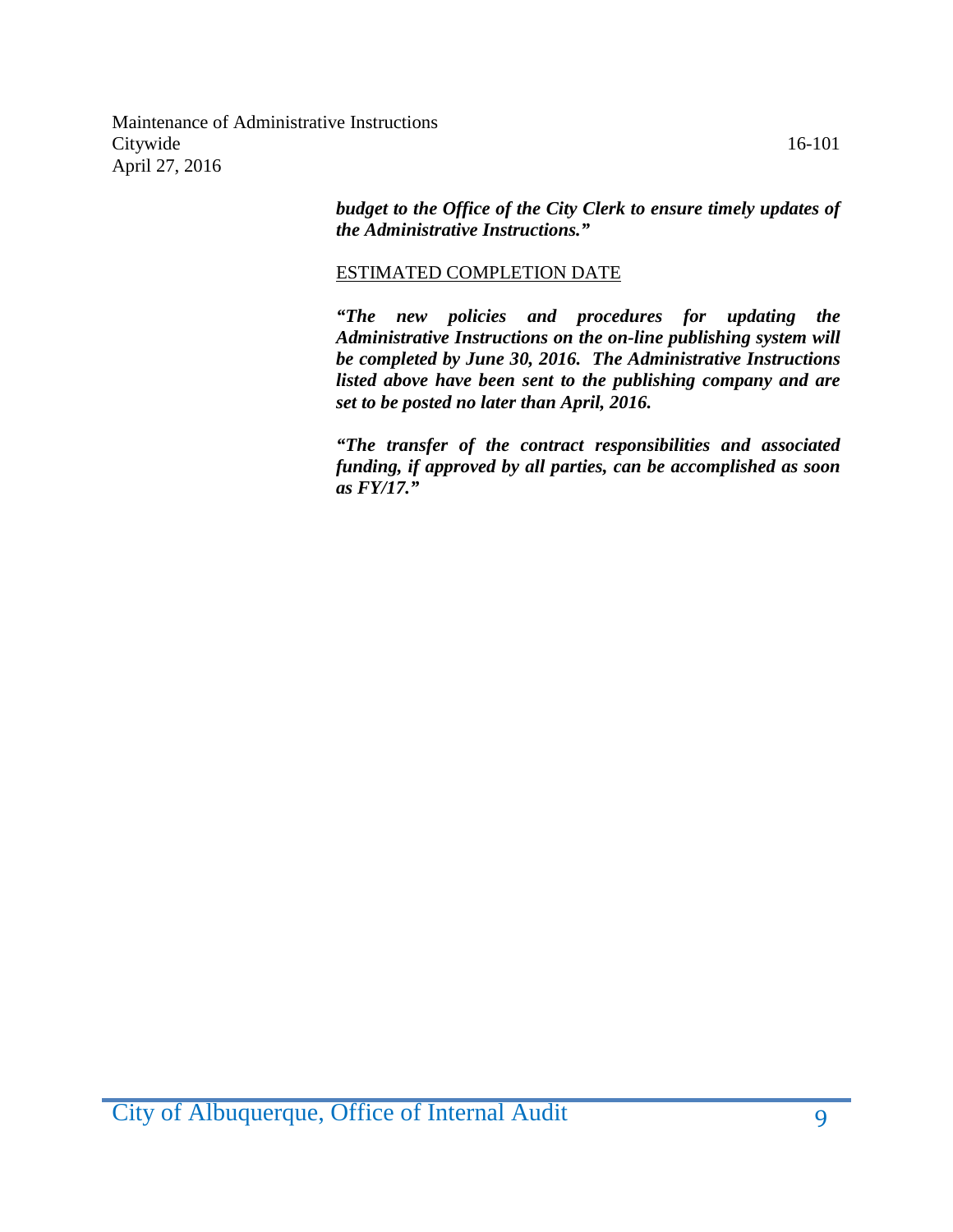## **CONCLUSION**

Various City Administrative Instructions are outdated, need to be reviewed, and should be revised. Of 172 active Administrative Instructions, 124 (72%) are more than 10 years old. From a judgmental sample of 21 Administrative Instructions selected for review, 18 (86%) contained outdated or irrelevant information. The current *Procedures for Approval, Issuance and Revision of Administrative Instructions* does not clearly address:

- How frequently Administrative Instructions should be reviewed, revised and updated,
- Who is responsible for reviewing, revising and updating Administrative Instructions,
- What the departments roles and responsibilities are for maintaining Administrative Instructions, and
- What the consequences are for non-compliance with Administrative Instructions.

By reviewing, updating, and revising the Administrative Instructions, the CAO will help ensure that all active Administrative Instructions are applicable and relevant to the current operations of the City. Limited exemptions, along with city-wide enforcement of Administrative Instructions, will help ensure that expectations for City operations are clearly communicated, and consistently applied and followed.

We greatly appreciate the assistance, involvement and cooperation of the CAO, the City Clerk, and all City departments during the audit.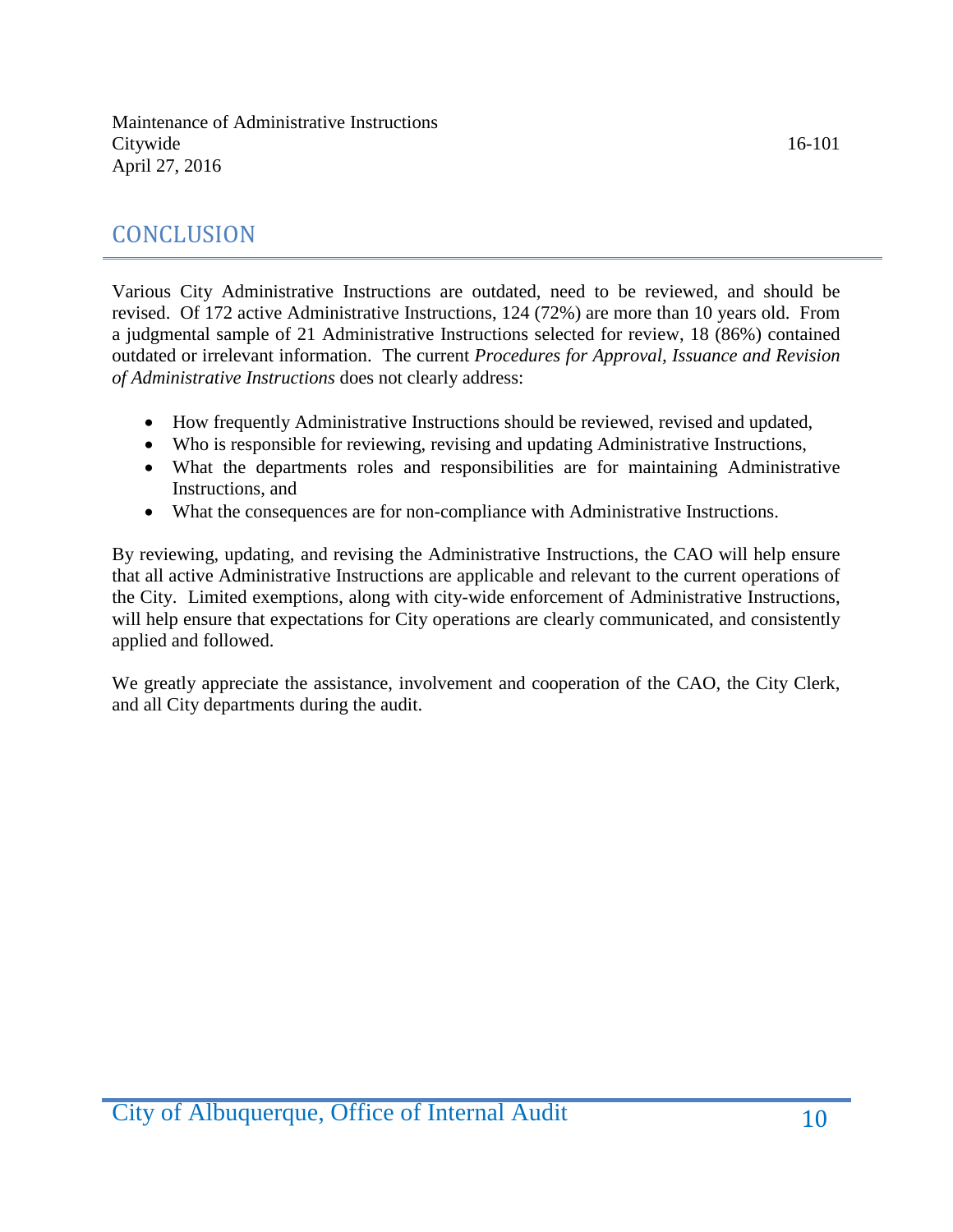\_\_\_\_\_\_\_\_\_\_\_\_\_\_\_\_\_\_\_\_\_\_\_\_\_\_\_\_\_\_

\_\_\_\_\_\_\_\_\_\_\_\_\_\_\_\_\_\_\_\_\_\_\_\_\_\_\_\_\_\_

Contract Auditor

REVIEWED:

Internal Audit Manager

#### APPROVED: APPROVED FOR PUBLICATION:

\_\_\_\_\_\_\_\_\_\_\_\_\_\_\_\_\_\_\_\_\_\_\_\_\_\_\_\_\_\_\_\_\_\_\_\_ \_\_\_\_\_\_\_\_\_\_\_\_\_\_\_\_\_\_\_\_\_\_\_\_\_\_\_\_\_\_\_\_\_\_\_\_ Debra Yoshimura, CPA, CIA, CGAP Chairperson, Accountability in Director, Office of Internal Audit Government Oversight Commit

Government Oversight Committee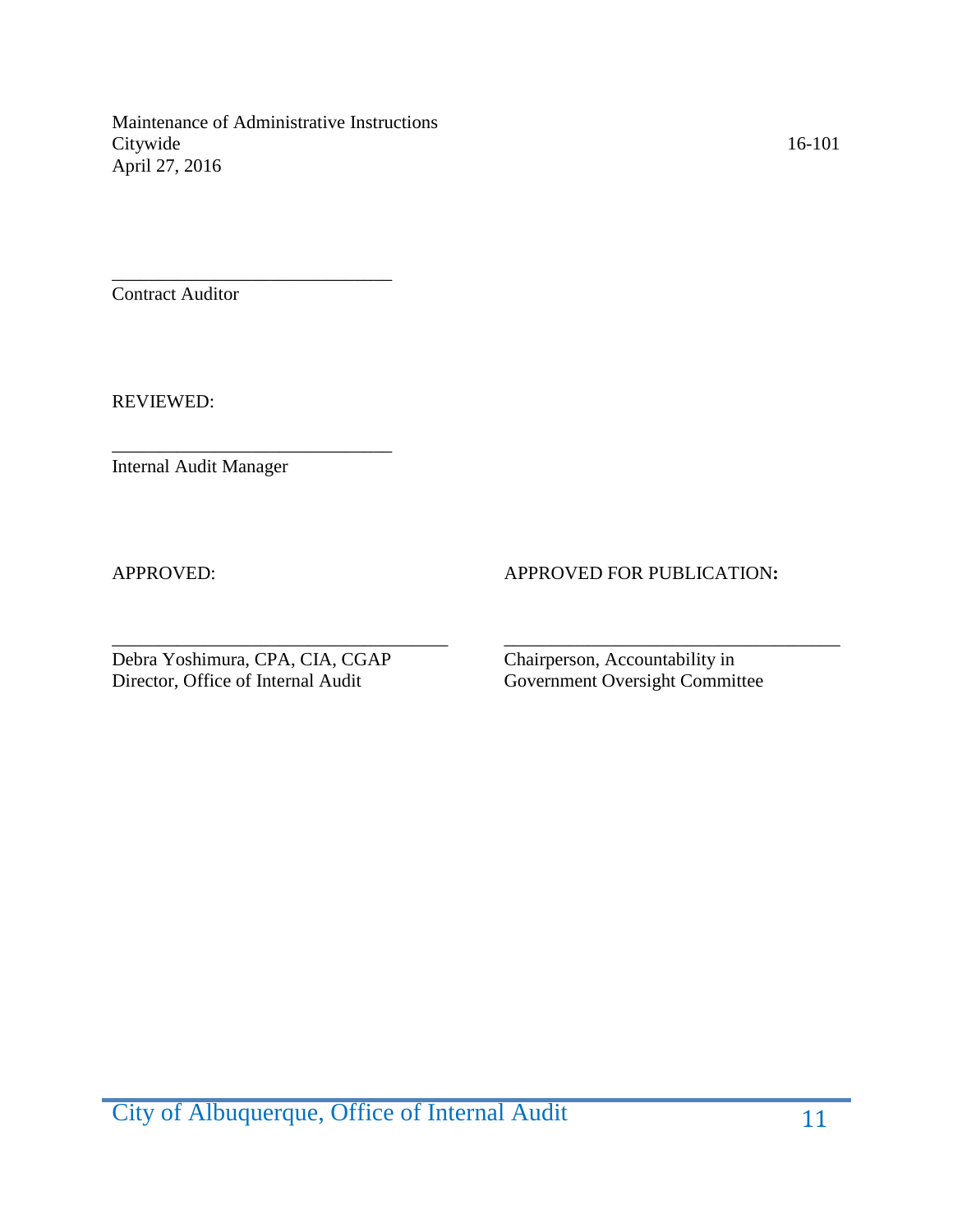#### **APPENDIX A**

## **OBJECTIVE**

The audit objective was to determine if the City of Albuquerque's Administrative Instructions are maintained to ensure they are relevant and up-to-date.

### SCOPE

Our audit did not include an examination of all functions and activities related to Administrative Instructions. Our scope was limited to the objective above.

This report and its conclusions are based on information taken from a sample of transactions and do not represent an examination of all related transactions and activities. The audit report is based on our examination of activities through the completion of fieldwork on February 11, 2016 and does not reflect events or accounting entries after that date.

We conducted this performance audit in accordance with generally accepted government auditing standards. Those standards require that we plan and perform the audit to obtain sufficient, appropriate evidence to provide a reasonable basis for our findings and conclusions based on our audit objectives. We believe that the evidence obtained provides a reasonable basis for our findings and conclusions based on our audit objectives.

## METHODOLOGY

Methodologies used to accomplish the audit objective include but are not limited to the following.

- Obtain a list of the most recent Administrative Instructions,
- Interview the City's Chief Administrative Officer,
- Review the American Legal Publishing website,
- Interview the Albuquerque City Clerk,
- Interview key employees from the City's Legal Department,
- Conduct a survey of City departments regarding the maintenance of Administrative Instructions;
- Select a sample of Administrative Instructions and review for outdated or irrelevant information, and
- Other methodologies as needed.

## City of Albuquerque, Office of Internal Audit 12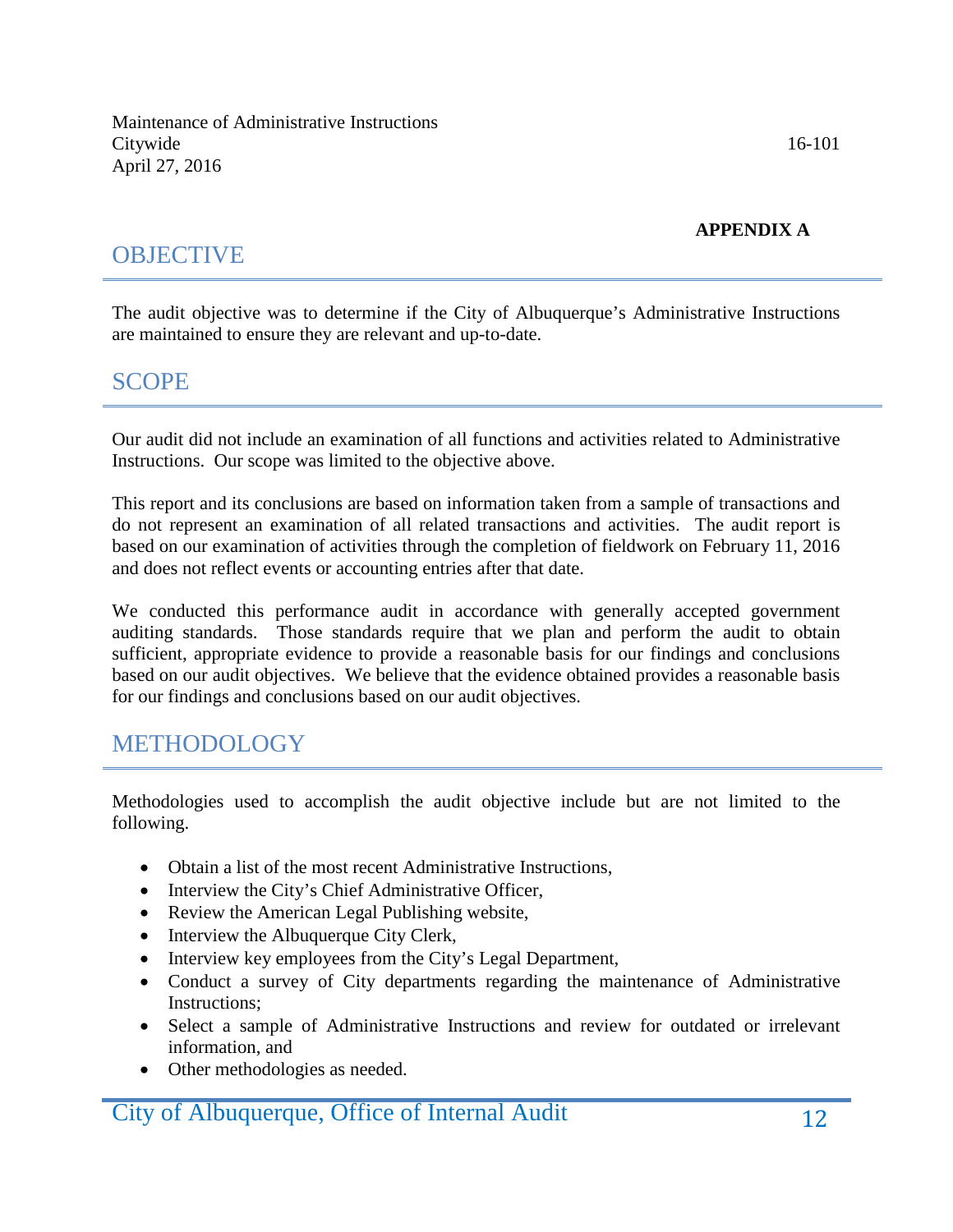#### **APPENDIX B**

#### **DEPARTMENT RESPONSES TO SURVEY QUESTION**

#### **Please provide any ideas or suggestions regarding how the City can keep Administrative Instructions relevant and up-to-date.**

Have one person assigned to update the Administrative Instructions, have that person inform staff when an Administrative Instruction has been updated. List all Administrative Instructions that pertain to each particular department/division.

Annual review and updates with reminders sent to Directors

Having a more subject table of contents for the Administrative Instructions and specifying a responsible department for each Administrative Instruction would be a good start. This way, the departments can easily run a query to determine which Administrative Instructions are theirs and then establish a process for regular review/training, etc.

Place all Administrative Instructions on the city e-web page, in a format that prints a readable document, and include an index of the Administrative Instructions.

Include the subject of each Administrative Instruction along with the number on American Legal. E-mail new Administrative Instructions to all employees when they are issued, rather than just to Directors at the weekly Directors meetings and to the "distribution."

Provide a better safekeeping on the City's e-web that is easy to find and understand the contents.

Relevant and up-to-date Administrative Instruction binders should be provided to each department Director. A committee should be formed to ensure that each department has the relevant and up-todate Administrative Instructions. These instructions should be offered on-line if they are not already so that departments can run an up-to-date copy if needed.

A Department representative should be assigned to review Administrative Instructions annually or more frequently, if necessary. In the past, I have been told updates must come from the Mayor's office. This should be the responsibility of the Departments that issue the Administrative Instructions, not the Mayor's office.

Administrative Instructions should be looked at by administration frequently to ensure that the instructions are still relevant.

Annual review by a committee comprised of bargaining  $\&$  non-bargaining entities (clerical, blue collar, J series, M series, E series, I series).

Ensure that American Legal is provided with all updates in a timely manner so that the web version is up to date and can be relied upon.